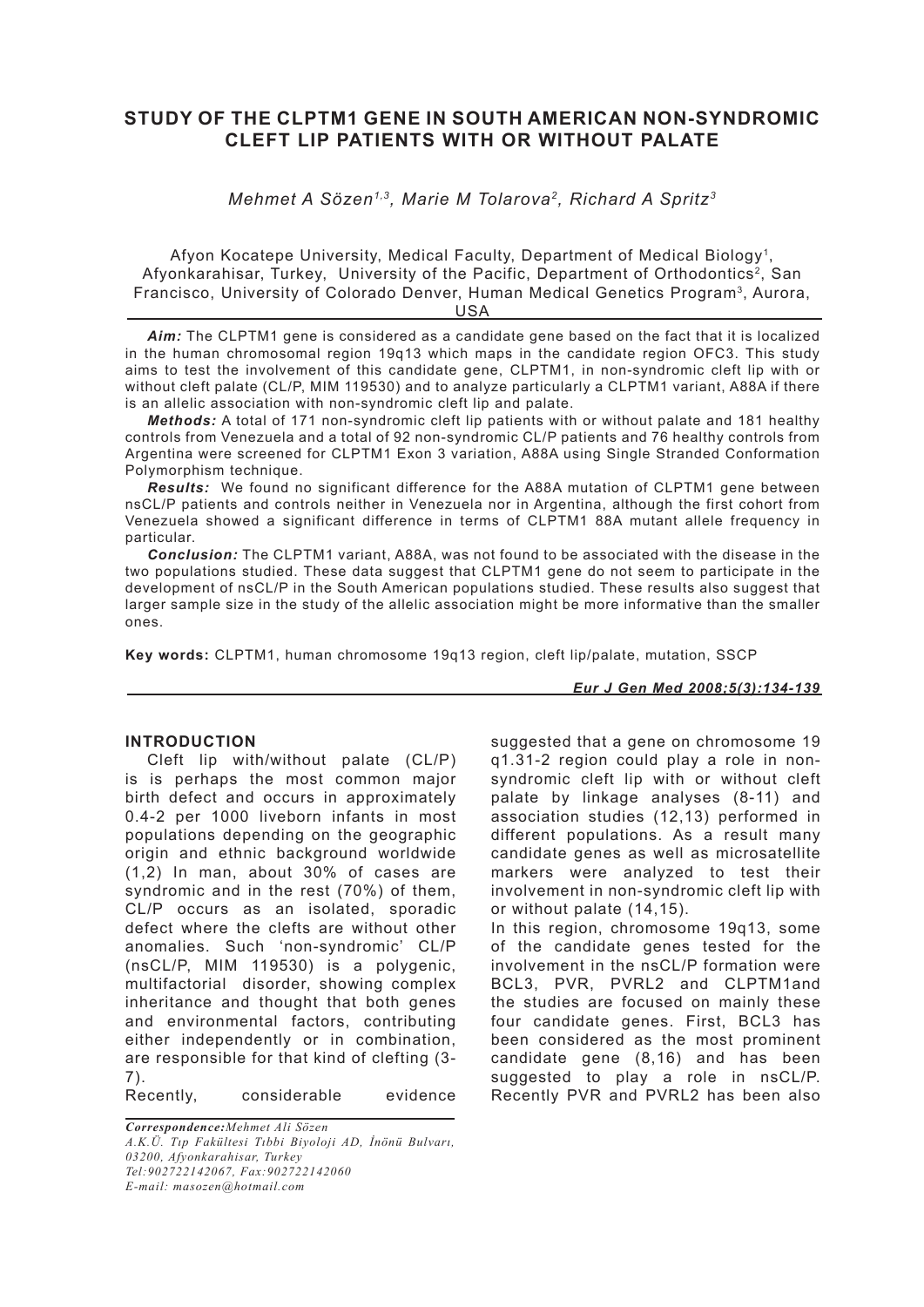added to the list due to two reasons: 1. To be localized in the chromosome 19q13.2 and an allelic association was found (17) though it was not supported by another report (18) as well as belonging to the same nectins gene family (19,20) of which one member (PVRL1) in particular is shown to play a role in both a syndromic and non-syndromic versions of cleft lip/ palate (21,22). CLPTM1 gene is tought to be another candidate based on the observation of a translocation occured in a family with cleft lip palate (23). It was originally identified in a family in which cleft lip and palate segregated in two of three generations with a balanced chromosomal translocation t(2;19)(q11.2;q13.3). It is also localized in the same chr19q13 region and implicated in aetiology of the nsCL/P as a genetic component. Recently in another report, Turhani et al., have also analyzed the sequence changes in CLPTM1 gene together with PVRL1 variations in nsCL/P patients versus controls and reported no sequence changes in exons 4,5,7,9,11,12 and 14 in any of the patients and the controls, however, they reported some intronic changes in the following introns: two changes in IVS13 and IVS2, one in IVS3, IVS6 and IVS7 as well as several synonomous changes two of which are in exon 8 (Pro309Pro and Gly331Gly) and one in exon 3 (Ala88Ala). Also they reported that a PVRL1 variant, Glu441- Gly442 ins Glu, was found more frequently in the nsCL/P patients and none of the controls (24). However, they suggested that simultaneous occurrence of an intron change, exon changes of the CLPTM1 gene and Glu441-Gly442 ins Glu mutation of PVRL1 could be a genetic factor for nonsyndromic clefts. They also emphasized the importance of investigation with more patients and controls in a manner of multicentre studies. In another study by both population- and family-based analyses, no positive association was found between CLPTM1 and nonsyndromic CL/P in the Japanese population (25). The CLPTM1 gene was also studied to test its role in human cancer (26) as well as in gene expression in reproductive organs and to identify genes that play a crucial function in sexual reproduction in a plant (27).

We have previously shown that homozygous PVRL1 mutations result in a rare autosomal recessive CL/P syndrome, termed CLPED1, (21) whereas

a heterozygous nonsense mutation of PVRL1 is associated with sporadic nsCL/ P in northern Venezuelan patients (22). The aim of this study was to examine the entire sequence of exon 3 of the CLPTM1 gene in order to determine whether or not variants of the CLPTM1 gene, especially the synonymous mutation A88A, participate in CL/P development in the Venezuelan and Argentinian populations. For this, a mutation screening for exon 3 of CLPTM1 gene were attempted followed by the calculation of the allele frequencies and then an allelic association between the synonymous mutation A88A of the CLPTM1 gene and non-syndromic cleft lip with or without palate malformation was tested in the Venezuelan, and Argentinian populations.

# **MATERIALS AND METHODS** *Subjects*

Bloodspot samples to be used for genomic DNA isolation were obtained with informed consent from patients with nsCL/P, and population-matched controls from two different populations from Venezuela, and Argentina in South America. We sampled 96 nsCL/P patients and 91 controls for cohort 1 (Grid 1) and 75 nsCL/P patients and 90 controls for cohort 2 (Grid 2) constituting a total of 171 nsCL/P patients and 181 controls from northern Venezuela. We also sampled a total of 92 nsCL/P patients and 76 controls from another South American country, Argentina.

## *Polymerase chain reaction, mutation screening, genotyping and statistics*

We screened the exon 3 of CLPTM1 gene including the adjacent intron and non-coding sequences, by simultaneous SSCP/heteroduplex analysis for south and central American samples. The bloodspots were used to isolate genomic DNAs (28) and then these genomic DNAs were used as template for polymerase chain reaction (PCR) using the following primers: 5'-CTAAGTCAGAAGGAAGTCAG-3' (forward primer) and 5'- CATCACTCCTCCACATTCCA-3' (reverse primer). PCR reactions were done in accordance with the Commpany's instructions (Ýnvitrogene) using Platinum Taq DNA polymerase and accompanying buffers in a 10ul reaction volume. Variants were determined by electrophoresing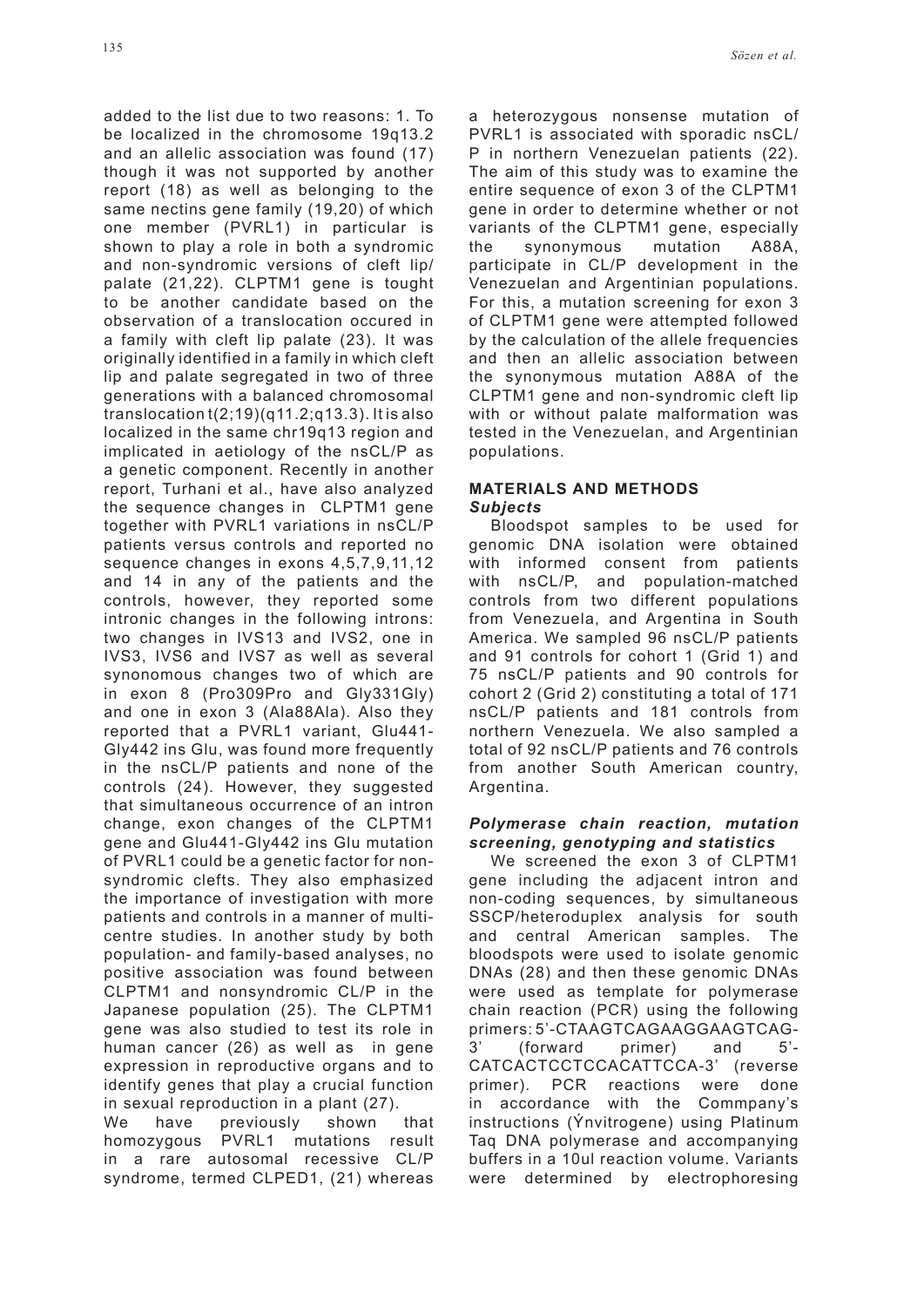| Country        | Allele       | Frequency of T allele<br>among nsCL/P patients | Frequency of T allele<br>among healthy controls | p-value<br>$(2-tailed)$    |
|----------------|--------------|------------------------------------------------|-------------------------------------------------|----------------------------|
| Venezuela      | $GCC - GCT$  | $34/192$ (.18)                                 | $14/182$ (.076)                                 | $0.005$ (s <sup>*</sup> )  |
| Cohort 1       | (A88A)       | $n = 96$                                       | $n=91$                                          |                            |
| Venezuela      | $GCC - GCT$  | $9/150$ (.18)                                  | 20/180(.076)                                    | $0.12$ (ns <sup>**</sup> ) |
| Cohort 2       | (A88A)       | $n = 75$                                       | $n=90$                                          |                            |
| Venezuela      | $GCC - GCT$  | $43/342$ (.18)                                 | 34/362 (.076)                                   | $0.19$ (ns)                |
| Cohort 1 and 2 | $($ A88A $)$ | $n=171$                                        | $n = 181$                                       |                            |

11/152 (.072)

 $n = 76$ 

Table 1. Final chart for CLPTM1 Variants in South American populations (Venezuela and Argentina) at Exon 3 of the CLPTM1 gene by SSCP in this study

10/184 (.054)

 $n=92$ 

*\*s: significant, \*\*ns: not significant*

(A88A)

Argentina GCC—GCT

the amplified products in 0.5X MDE gels (Biowhittaker Molecular Applications) containing 10% glycerol (29). PCR products showing novel aberrant SSCP/ Heteroduplex patterns were subjected to standard DNA sequence analysis. Statistical analyses of allele frequencies were carried out using Fisher's exact test and 2-tailed P-values were calculated.

# **RESULTS**

We first carried out a mutation analysis for exon 3 of CLPTM1 gene among 96 unrelated patients versus 91 unrelated South American controls from northern Venezuela for cohort 1. We screened the entire sequence of exon 3 of the CLPTM1 gene, and adjacent intron and non-coding sequences, by simultaneous SSCP/ heteroduplex analysis for South American samples, followed by DNA sequencing of PCR products that contained apparent variants. Consequently, we determined a synonymous change (C $\Box$ T resulting in a silent change, A88A) which was already reported by Turhani et al. (24) and was particularly common in both patients and controls. And then we calculated mutant T allele frequencies for this synonymous change and tested for the presence of statistical significance using Fisher's exact test. As shown in Table 1, as a result comparing simple allele frequencies for the A88A synonymous change in nsCL/P patients versus controls within Venezuelan population, we observed significant difference in allele frequencies between patients versus controls for cohort 1 showing an elevated T allele frequency in patients (p=0.005). Afterwards, for the

same A88A change we decided to extend the test for another cohort (Grid 2) from Venezuela to confirm the finding and the significance of this T allele (Table 1). For this, we genotyped another cohort (Grid 2) including 75 cases and 90 controls from the same region (Cumana region in Venezuela). In contrast to the finding obtained from the first cohort (Grid 1), this time we found lower frequency of the T allele in patients. When the data from the two grids were combined; though the overall frequency of the mutant (T) allele was still slightly elevated in the patients, however, the significance has disappeared. As a result there was no significant difference in terms of T allele frequency for the variant in question (P88P) among the cases versus controls. And this led to the significance has gone off. Overall, we concluded that there was no association between particularly a CLPTM1 variant (A88A) and non-syndromic cleft lip with/ without palate (nsCL/P) malformation in Venezuela.

Then we also screened the same synonymous change (A88A) of CLPTM1 gene in nsCL/P patients versus controls from another South American country, Argentina, to investigate the case conflicting in the two cohorts of Venezuela (Table 1). We observed no significant difference between nsCL/P patients versus controls in Argentina. This confirms the previous results obtained from South American (Venezuela) population showing the lack of association between particularly a CLPTM1 variant, A88A, and nsCL/P also in Argentina.

During this screening for the exon 3

0.50 (ns)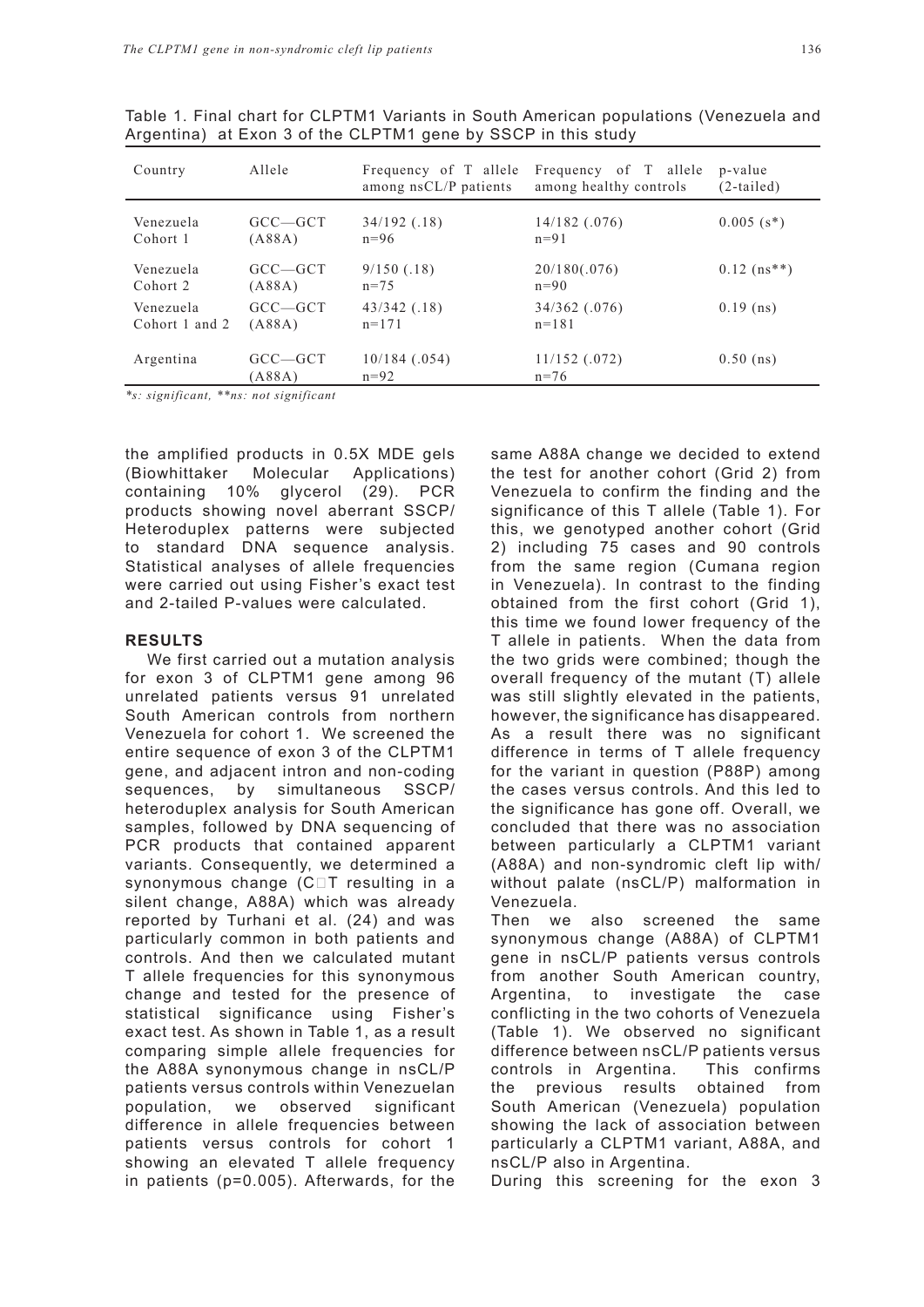synonymous change, we found another two rare synonomous variants in the exon 3 of CLPTM1 gene in Venezuelan population. One was a synonymous change (P85P) detected only in two patients and none of the controls. However, it did not also differed between nsCL/P cases versus controls. The other was found as an intronic change in the (IVS3+37 T/G) affecting 9 patients and 3 controls as a heterozygous form whose frequency was observed slightly higher among CL/P patients than the ones among controls, though not significant (p= 0.12).

## **DISCUSSION**

Non-syndromic cleft lip with or without palate (nsCL/P) is a complex disorder and its aetiology is still largely unknown. So many genetic and environmental factors possibly seems to be contributing to the development ns CL/P. So far linkage analysis and associations studies suggested that several chromosomal regions including chromosome 19q13 and several candidate genes might be involved in the aetiology of the non-syndromic clefting malformation (11,12,15,16,17). CLPTM1 was also considered as a candidate gene which was initially identified at translocation break-point segregated 2-3 generation in a family with cleft lip and palate and it is localized at chromosome 19q13 (23). In another report by Turhani et al., it was screened for associated mutations with non-syndromic cleft lip with/without palate and they suggested that simultaneous occurance of CLPTM1 variations with a PVRL1 variant in the patients with non-syndromic cleft lip with/without palate could be a genetic risk factor, though the sample size were relatively small (24). However no other supportive reports in larger populations appeared lately.

In the present report, however, we carried out a case-control survey particularly for a synonymous variant of exon 3 of the CLPTM1 gene to test its involvement in the formation of nsCL/P malformation. However, our data does not seem to support a role for the CLPTM1 exon 3 variant in the aetiology of the nsCL/P. These data also suggest that sample size for allelic association studies is very important based on the allele frequencies of A88A observed.

The other two CLPTM1 variants, IVS3+37

T>G and P85P, observed in the course of the study might be normal rare polymorphisms seen in the population studied.

In addition, regarding single stranded conformation polymorphism (SSCP) technique, it is not possible to detect all variants being present in patients, and some variants that might contribute to nsCL/P are likely to be missed. Moreover, we cannot exclude the possibility of other variations might exist in non-screened sequences and also might include regulator elements either in the intronic regions or upstream and downstream of the gene. These undetected variations are likely to affect the expression of the gene to some extent. Therefore, it suggests further analysis of the other exons and the upstream promoter region potentially including regulatory sequences of the gene might give better picture if CLPTM1 is involved in the development of nsCL/P malformation. This remains to be elucidated in the future.

In conclusion, no significant difference was observed in the number of patients versus controls particularly for the CLPTM1 exon 3 variant A88A. Thus, these results does not support a role for CLPTM1 variants (A88A in particular) to participate in the formation of nsCL/P in the populations studied. However, we can not rule out the possibility of undetected mutations either due to the restrictions by SSCP technique used or possible mutations in other intronic, and upstream or downstream regions of this gene potentially containing the regulatory elements which is not analyzed in this study. More works are needed to be done in different populations to support the role of CLPTM1 gene variations in the formation of nsCLP malformation as well as a genetic risk factor in the formation of the nsCL/P.

*ACKNOWLEDGMENTS*

*This work was supported by grant DE13571 from the National Institutes of Health (R.A.S.) and by support from Rotaplast International, Inc. (M.M.T.).*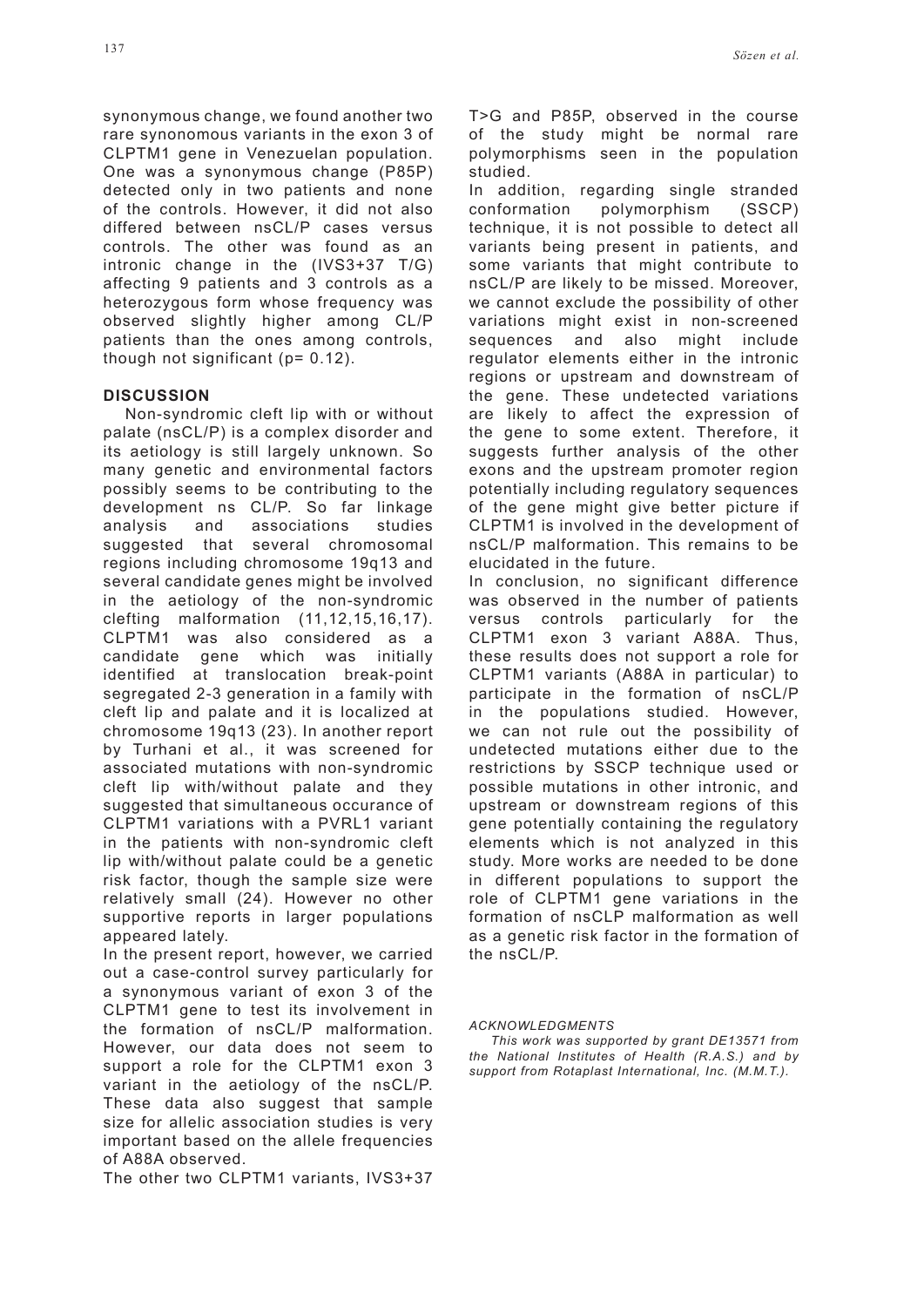#### **REFERENCES**

- 1. Tolarova MM, Cervenka J. Classification and birth prevalence of orofacial clefts. Am J Med Genet 1998;75:126-37
- 2. Vanderas AP. Incidence of cleft lip, cleft palate, and cleft lip and palate among races: a review. Cleft Palate J 1987;24:216-25
- 3. Mitchell LE, Risch N Mode of inheritance of nonsyndromic cleft lip with or without cleft palate: a reanalysis. Am J Hum Genet 1992;51:323-32
- 4. Spritz, RA The genetics and epigenetics of orofacial clefts. Curr Opinion Pediatr 2001;13:556-60
- 5. Murray JC Gene/environment causes of cleft lip and/or palate. Clin Genet 2002;61(4):248-56
- 6. Cobourne MT. The complex genetics of cleft lip and palate Eur J Orthod 2004;26:7-16
- 7. Carinci F, Scapoli L, Palmieri A, Zollino I, Pezzetti F. Human genetic factors in nonsyndromic cleft lip and palate: an update. Int J Pediatr Otorhinolaryngol 2007;71(10): 1509-19
- 8. Stein J, Mulliken JB, Stal S, et al. Nonsyndromic cleft lip with or without cleft palate: evidence of linkage to BCL3 in 17 multigenerational families. Am J Hum Genet 1995;57(2):257-72
- 9. Martinelli M, Scapoli L, Pezzetti F, et al. Suggestive linkage between markers on chromosome 19q13.2 and nonsyndromic orofacial cleft malformation. Genomics 1998;51:177-81
- 10. Marazita ML, Field LL, Cooper ME, et al. Nonsyndromic cleft lip with or without cleft palate in China: assessment of candidate regions. Cleft Palate Craniofac J 2002;39: 149-56
- 11. Fujita H, Nagata M, Ono K, Okubo H, Takagi R. Linkage analysis between BCL3 and nearby genes on 19q13.2 and nonsyndromic cleft lip with or without cleft palate in multigenerational Japanese families. Oral Dis 2004;10:353-9
- 12. Wyszynski DF, Maestri N, McIntosh I, et al. Evidence for an association between markers on chromosome 19q and non-syndromic cleft lip with or without cleft palate in two groups of multiplex families. Hum Genet 1997;99:22-6
- 13. Blanco R, Suazo J, Santos JL, et al. Association between 10 microsatellite markers and nonsyndromic cleft lip palate in the Chilean population. Cleft Palate Craniofac J 2004;41:163-67
- 14. Carreno H, Suazo J, Paredes M, Sola J, Valenzuela J, Blanco R. Association between cleft lip/palate phenotype and non syndrome microsatellite markers located in 6p, 17q and

19q. Rev Med Chil 2002;130:35-44

- 15. Beaty TH, Hetmanski JB, Zeiger JS, et al. Testing candidate genes for non-syndromic oral clefts using a case-parent trio design. Genet Epidemiol 2002;22:1-11
- 16. Gaspar DA, Matioli SR, Pavanello RC, et al. Evidence that BCL3 plays a role in the etiology of nonsyndromic oral clefts in Brazilian families Genet Epidemiol 2002;23: 364-74
- 17. Warrington A, Vieira AR, Christensen K, et al. Genetic evidence for the role of loci at 19q13 in cleft lip and palate. J Med Genet 2006;43: e26
- 18. Pezzetti F, Palmieri A, Martinelli M, et al. Linkage disequilibrium analysis of two genes mapping on OFC3: PVR and PVRL2. Eur J Hum Genet 2007;15:992-4
- 19. Eberle F, Dubreuil P, Mattei MG, Devilard E, Lopez M. The human PRR2 gene, related to the human poliovirus receptor gene (PVR), is the true homolog of the murine MPH gene. Gene 1995;159:267-72
- 20. Takahashi K, Nakanishi H, Miyahara M, et al. Nectin/PRR: an immunoglobulin-like cell adhesion molecule recruited to cadherinbased adherens junctions through interaction with Afadin, a PDZ domain-containing protein. J Cell Biol 1999;145:539-49
- 21. Suzuki K, Hu D, Bustos T, et al. Mutations of PVRL1, encoding a cell-cell adhesion molecule/herpesvirus receptor, in cleft lip/palate-ectodermal dysplasia. Nat Genet 2000;25:427-30
- 22. Sozen MA, Suzuki K, Tolarova MM, Bustos T, Fernandez Iglesias JE, Spritz RA. Mutation of PVRL1 is associated with sporadic, non-syndromic cleft lip/palate in northern Venezuela Nat Genet 2001;29:141-2
- 23. Yoshiura K, Machida J, Daack-Hirsch S,et al. Characterization of a novel gene disrupted by a balanced chromosomal translocation  $t(2;19)(q11.2;q13.3)$  in a family with cleft lip and palate. Genomics 1998;54:231-40
- 24. Turhani D, Item CB, Watzinger E, et al. Mutation analysis of CLPTM 1 and PVRL 1 genes in patients with non-syndromic clefts of lip, alveolus and palate. J Craniomaxillofac Surg 2005;33:301-6
- 25. Ichikawa E, Watanabe A, Nakano Y, et al. PAX9 and TGFB3 are linked to susceptibility to nonsyndromic cleft lip with or without cleft palate in the Japanese: population-based and family-based candidate gene analyses. J Hum Genet 2006;51(1):38-46
- 26. Rossi MR, Hawthorn L, Platt J, Burkhardt T, Cowell JK, Ionov Y. Identification of inactivating mutations in the JAK1, SYNJ2,